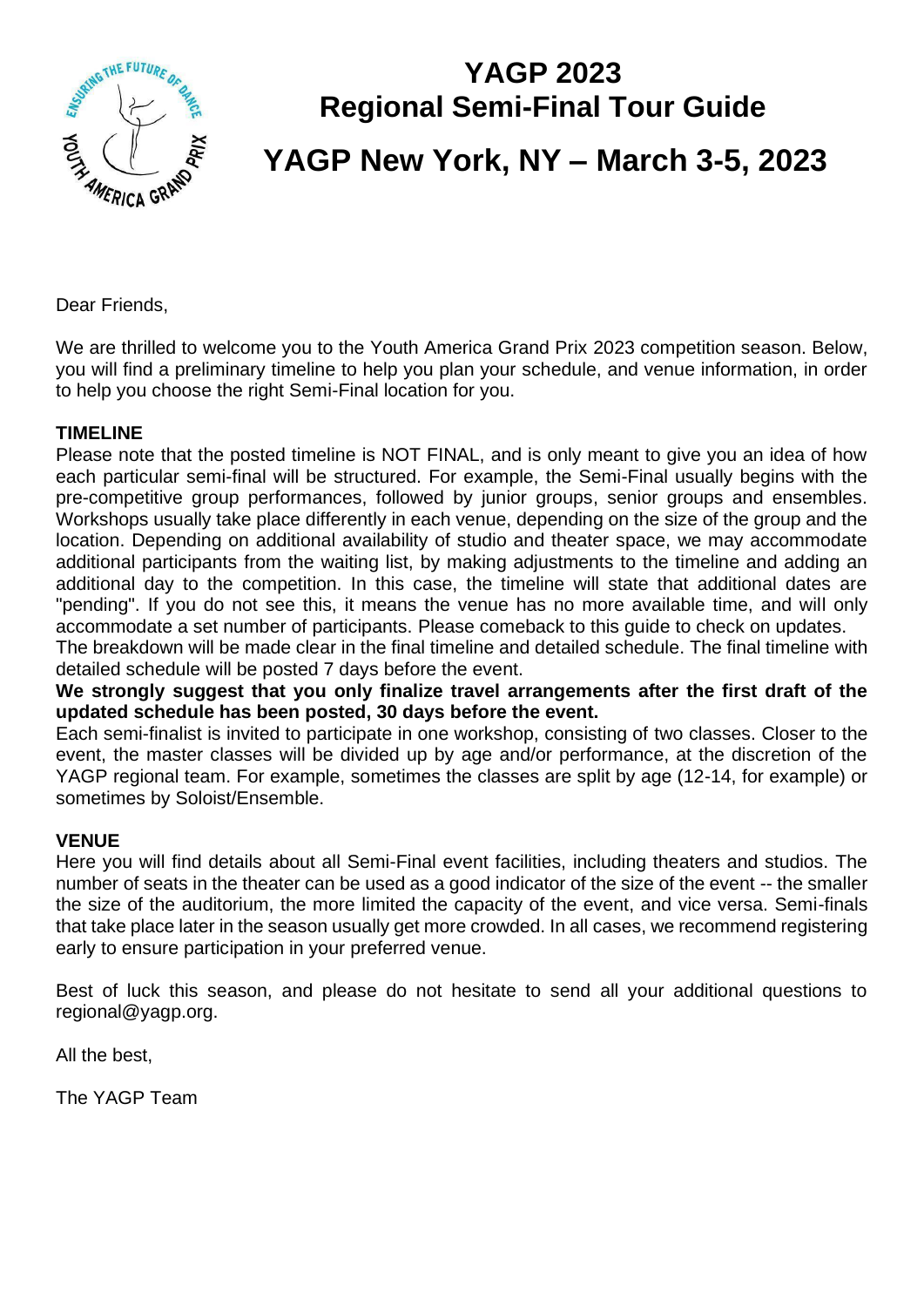## **YAGP 2023 New York, NY Important Information**

### **About the Venue:**

The Performing Arts Center, Purchase College is a magnificent three-theatre complex located on the campus of the State University of New York Purchase College - close to the Metro-North rail station (approximately a 35 minute ride to midtown Manhattan). The PepsiCo Theater has a spacious stage, a backstage rehearsal studio for warming up, ample dressing rooms and lobby space. The state-of-the-art dance studios, home of Purchase Dance, are located in the Dance Building at the Purchase College, next door to the theater complex. This is an ideal location for participants who are planning to drive.

### **Theater:**

**Theater:** PepsiCo Theater, SUNY Purchase Performing Arts Center **Address**: 735 Anderson Hill Rd, Purchase, NY 10577 **Website:** <https://www.artscenter.org/>

**Stage Size:** 55' X 44' **Auditorium Size**: 713

**Nearby restaurants**: Starbucks and cafe conveniently located on campus (please refer to the map below)

**Parking:** Onsite (West 1 and West 2), free of charge with event tickets



### **Studios:** Pending

### **Map of SUNY Purchase Performing Arts Center Facilities**